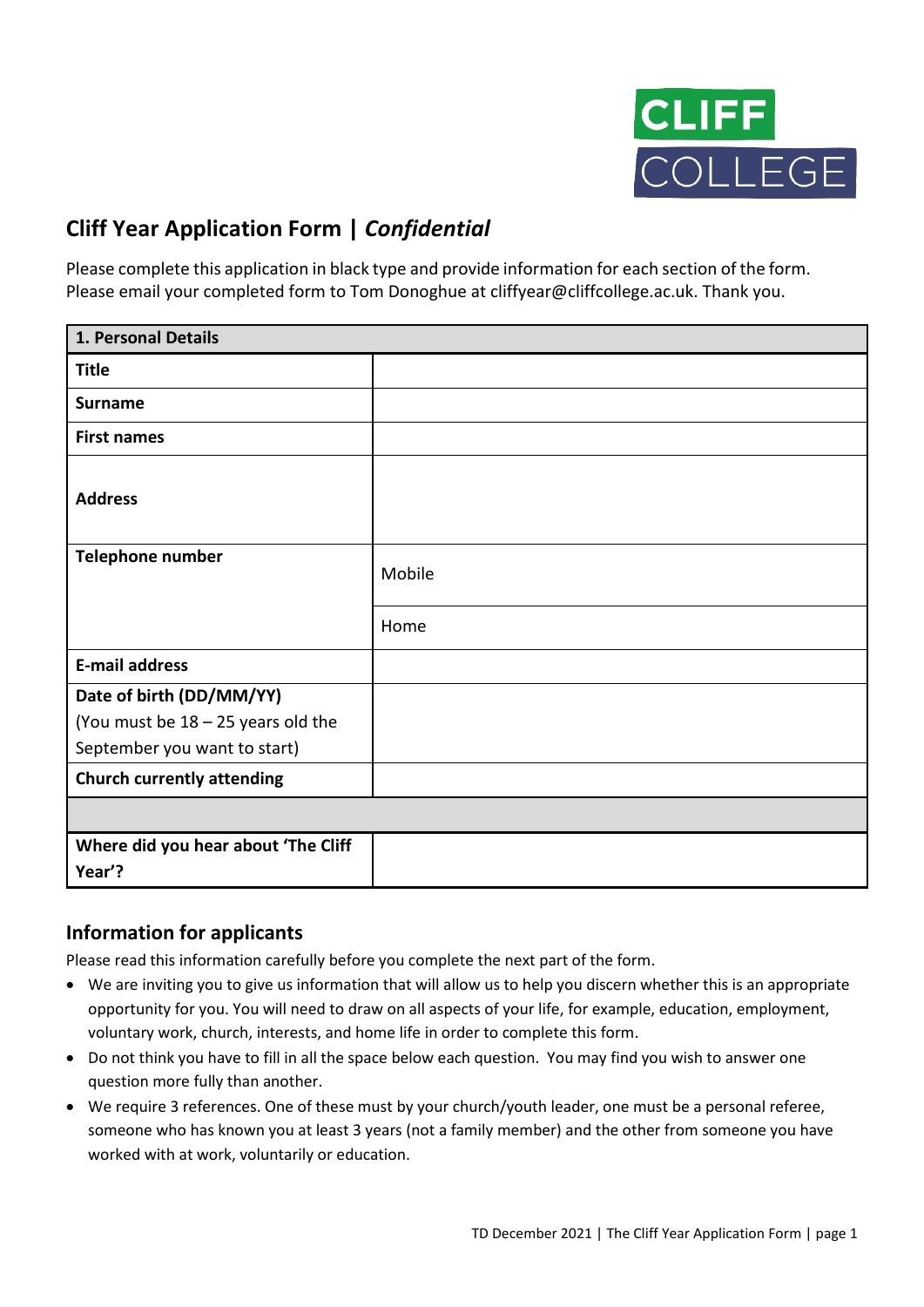# **2. Why are you applying for the Cliff Year?**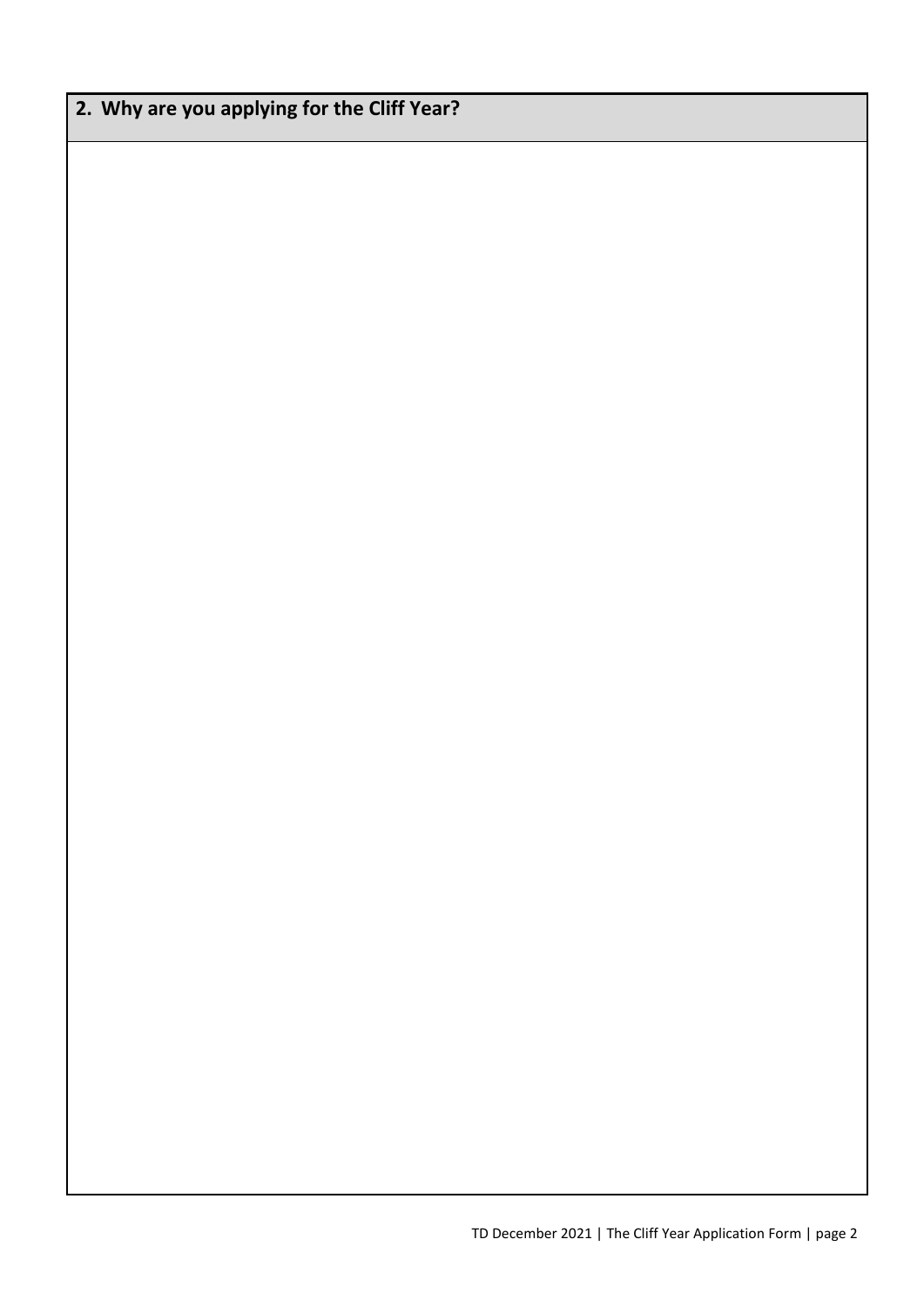**3. What do you enjoy doing?** (We would love to know your favourite things to do; these could include your hobbies, sports and creative passions as well as roles you have undertaken at work or volunteering).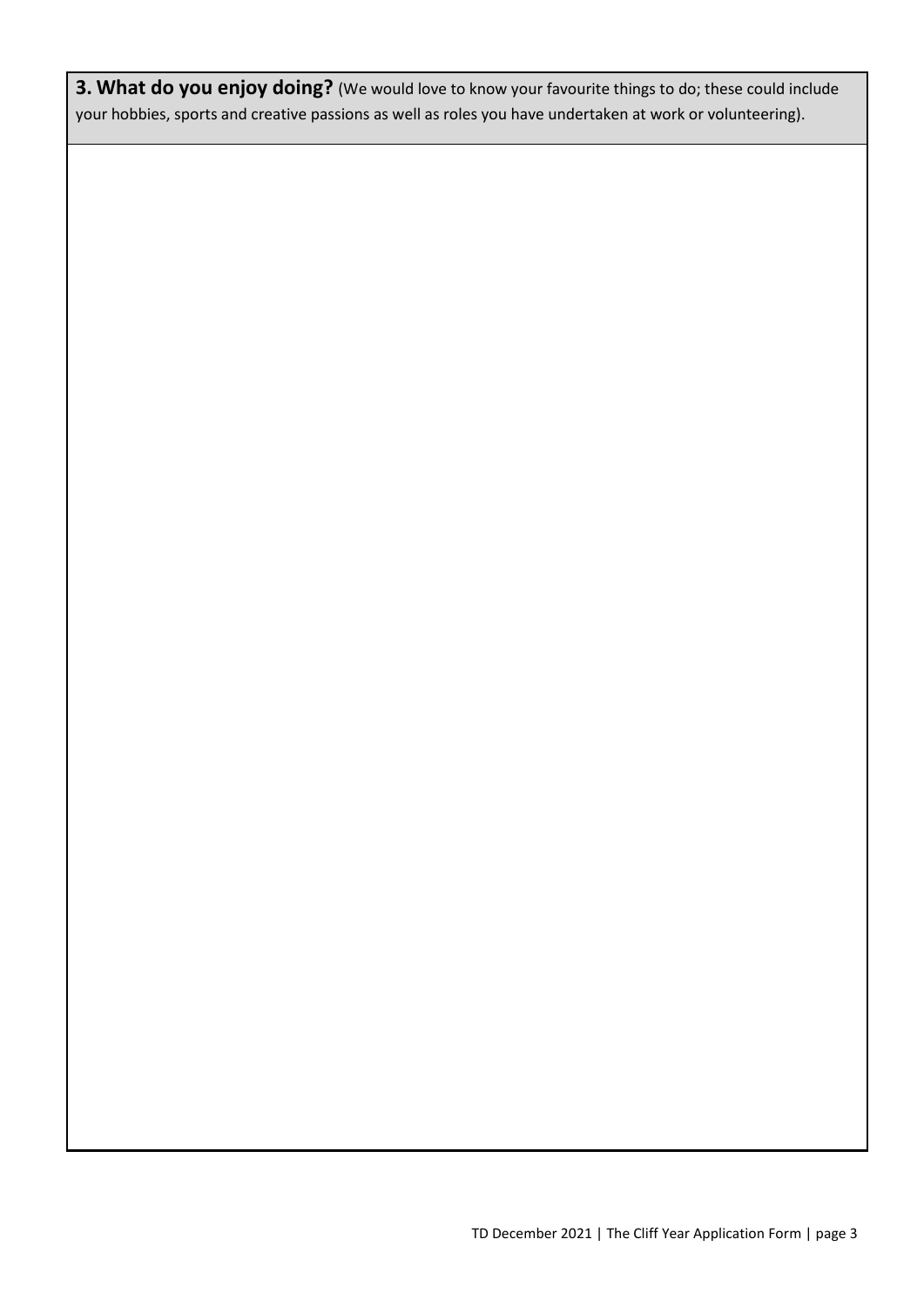| 4. Desert Island Discs question! Imagine you are cast away on a desert island! You are |
|----------------------------------------------------------------------------------------|
| allowed to have 3 items with you. Please tell us what you would bring with you from    |
| the categories below.                                                                  |

- 1) You can select a book to take with you (you are automatically given a copy of the Bible and the Complete Works of Shakespeare). What third book would you take to accompany you?
- 2) You may choose one luxury item. This must be an inanimate object and of no use in escaping the island or allowing communication from outside.
- 3) Speakers on the island will play you one song (the same song) every day. What song would you choose that to be?

| 1) |  |  |  |  |
|----|--|--|--|--|
| 2) |  |  |  |  |
| 3) |  |  |  |  |

**5. Briefly state your Christian story.** (This should include who Jesus is to you and your present relationship with God).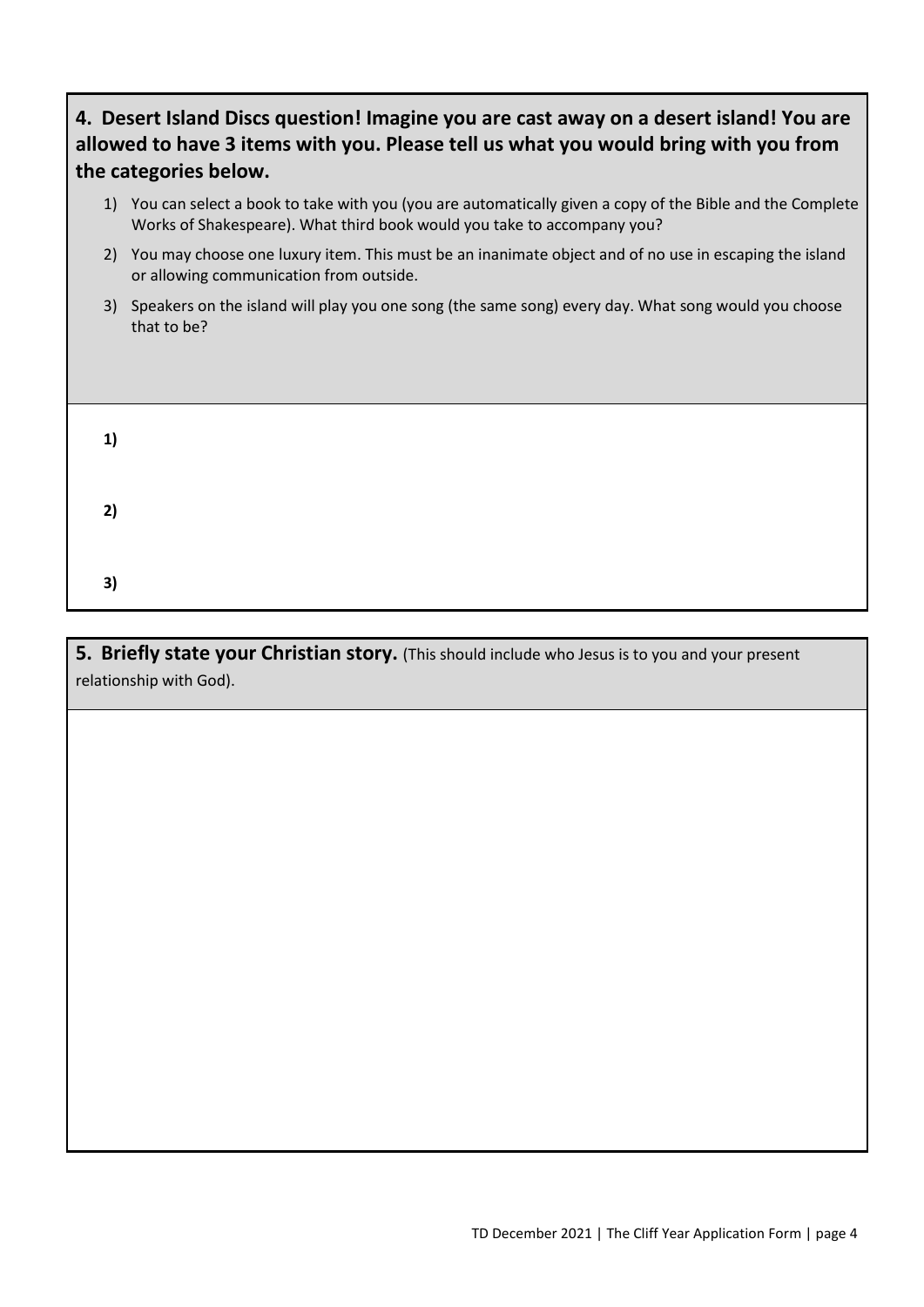**6. Part of your time on the Cliff Year will be joining in with the Methodist Church's Leadership Year for young adults.**

**What do you feel are the most important values of a leader and why?** 

**7. In what ways have you shared your faith with others?**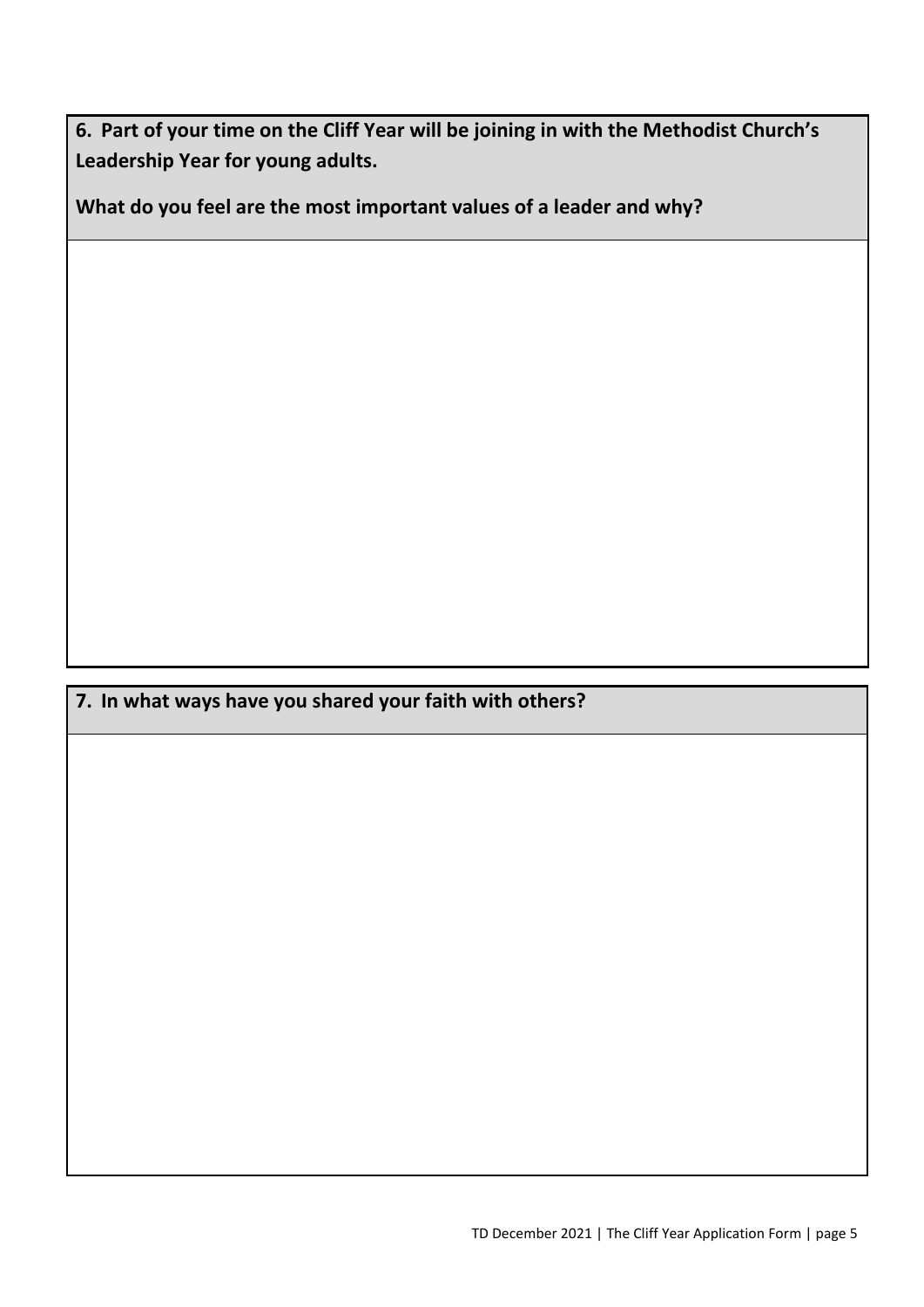**8. Please tell us about the church you currently attend. What is it like and if you could change anything about it what would that be?**

**9. Please tell us about one person who has influenced you in your life and how.**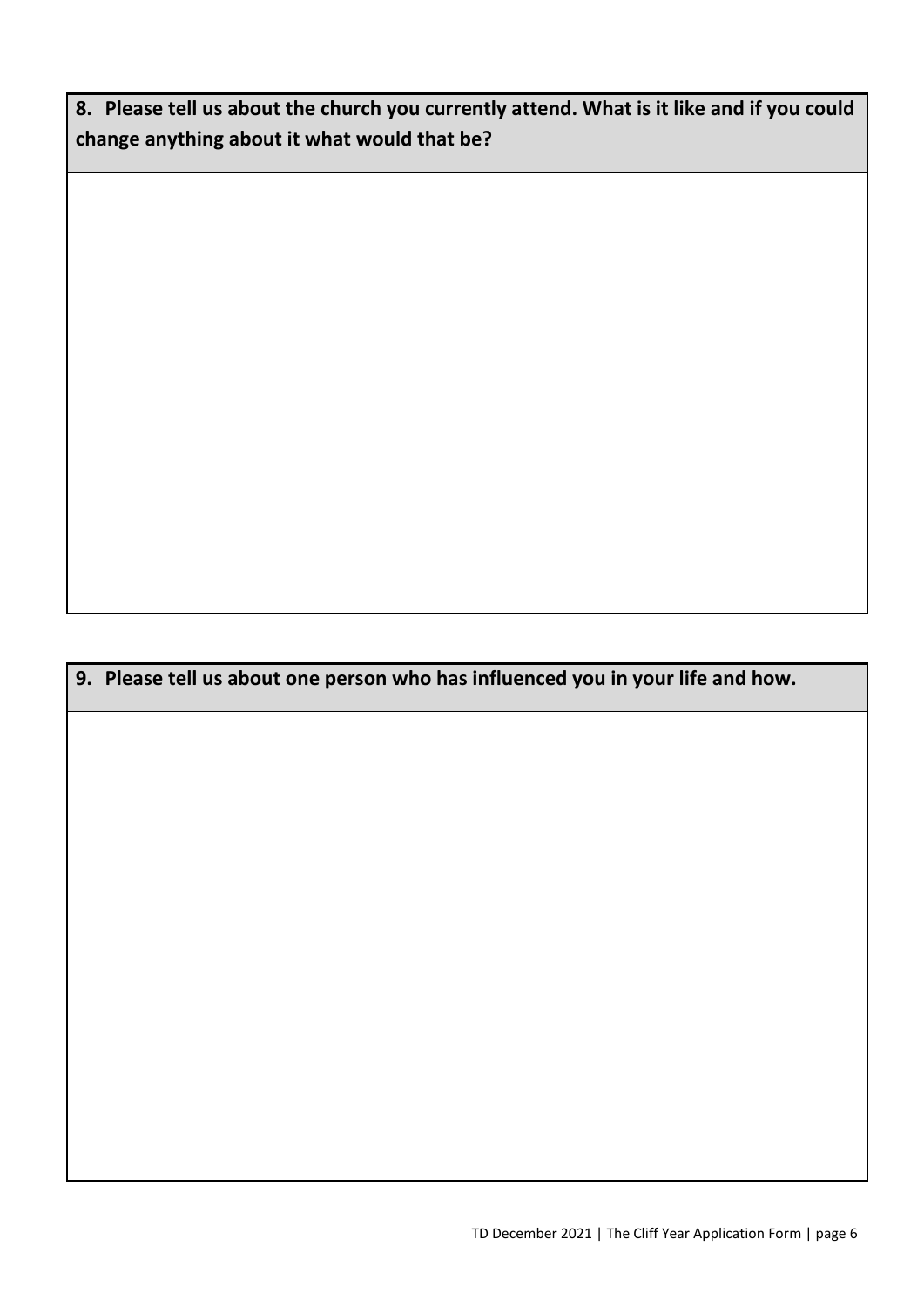### **10. Education and Training**

Please list your qualifications, including any you are due to complete before September.

| Qualification | <b>Date Obtained</b> | Grade |
|---------------|----------------------|-------|
|               |                      |       |
|               |                      |       |
|               |                      |       |
|               |                      |       |
|               |                      |       |
|               |                      |       |
|               |                      |       |
|               |                      |       |
|               |                      |       |
|               |                      |       |
|               |                      |       |
|               |                      |       |
|               |                      |       |
|               |                      |       |
|               |                      |       |
|               |                      |       |

#### **11. Employment & Volunteer Roles**

This should include any paid or voluntary roles you have undertaken and may include roles at church.

| Name/address of organisation | <b>Position held</b> | From/to | <b>Reason for stopping</b> |
|------------------------------|----------------------|---------|----------------------------|
|                              |                      |         |                            |
|                              |                      |         |                            |
|                              |                      |         |                            |
|                              |                      |         |                            |
|                              |                      |         |                            |
|                              |                      |         |                            |
|                              |                      |         |                            |
|                              |                      |         |                            |
|                              |                      |         |                            |
|                              |                      |         |                            |
|                              |                      |         |                            |
|                              |                      |         |                            |
|                              |                      |         |                            |
|                              |                      |         |                            |
|                              |                      |         |                            |
|                              |                      |         |                            |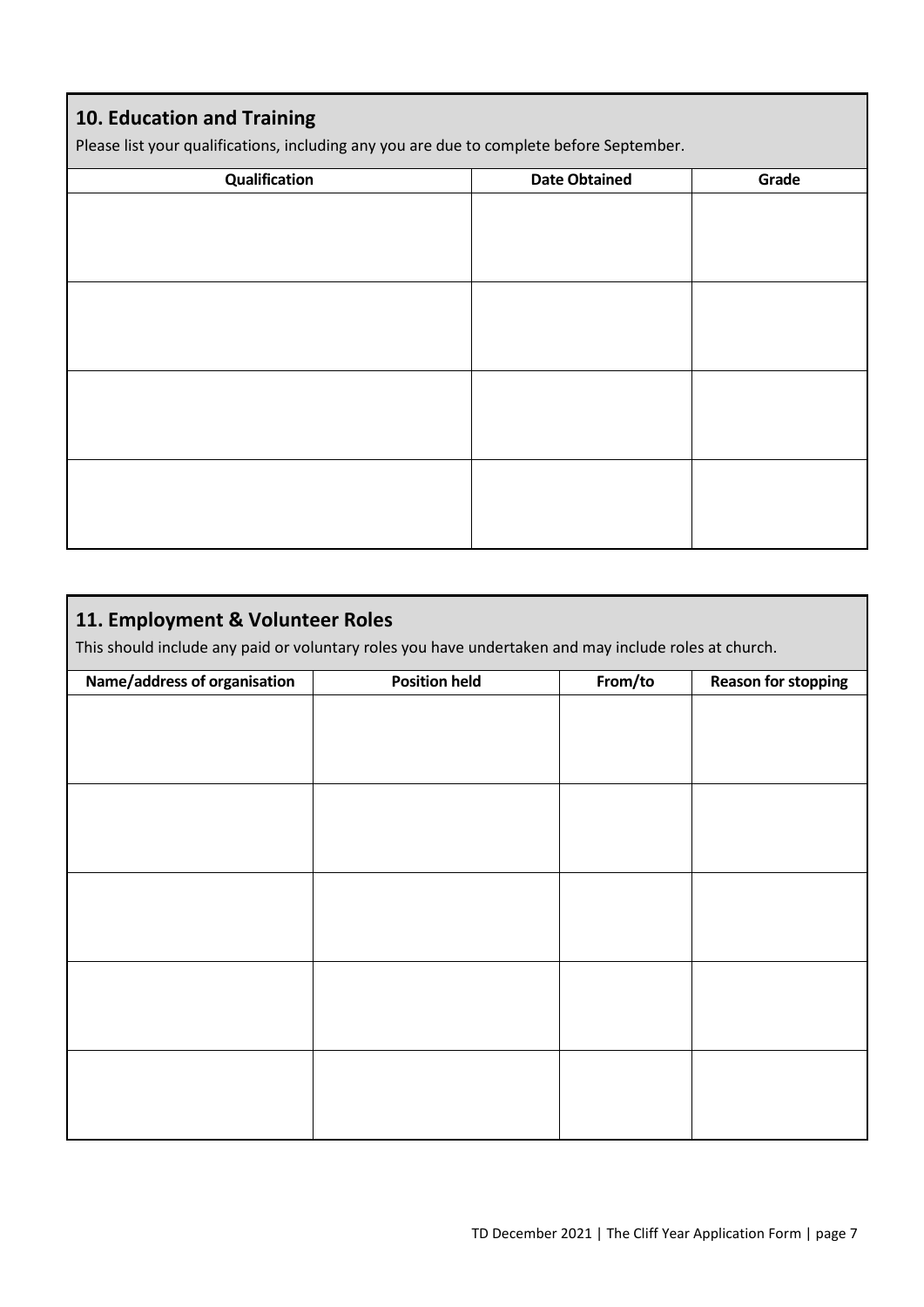| 12. References                                                                                           |                                                                                        |  |  |
|----------------------------------------------------------------------------------------------------------|----------------------------------------------------------------------------------------|--|--|
| Please give the names, postal & email addresses, and telephone numbers of three referees who can broadly |                                                                                        |  |  |
|                                                                                                          | represent your church and personal interests.                                          |  |  |
| 1. Church Leader / Youth Leader                                                                          |                                                                                        |  |  |
| <b>Name</b>                                                                                              |                                                                                        |  |  |
| <b>Position</b>                                                                                          |                                                                                        |  |  |
| <b>Church name and address</b>                                                                           |                                                                                        |  |  |
| <b>Email</b>                                                                                             |                                                                                        |  |  |
| <b>Telephone</b>                                                                                         |                                                                                        |  |  |
|                                                                                                          | 2. Personal Referee - someone who has known you at least 3 years (not a family member) |  |  |
| <b>Name</b>                                                                                              |                                                                                        |  |  |
| <b>Relationship to you</b>                                                                               |                                                                                        |  |  |
| <b>Address</b>                                                                                           |                                                                                        |  |  |
| <b>Email</b>                                                                                             |                                                                                        |  |  |
| <b>Telephone</b>                                                                                         |                                                                                        |  |  |
| 3. Someone you have worked with, volunteer work or educational referee                                   |                                                                                        |  |  |
| <b>Name</b>                                                                                              |                                                                                        |  |  |
| <b>Position</b>                                                                                          |                                                                                        |  |  |
| <b>Organisation name and address</b>                                                                     |                                                                                        |  |  |
| <b>Email</b>                                                                                             |                                                                                        |  |  |
| <b>Telephone</b>                                                                                         |                                                                                        |  |  |